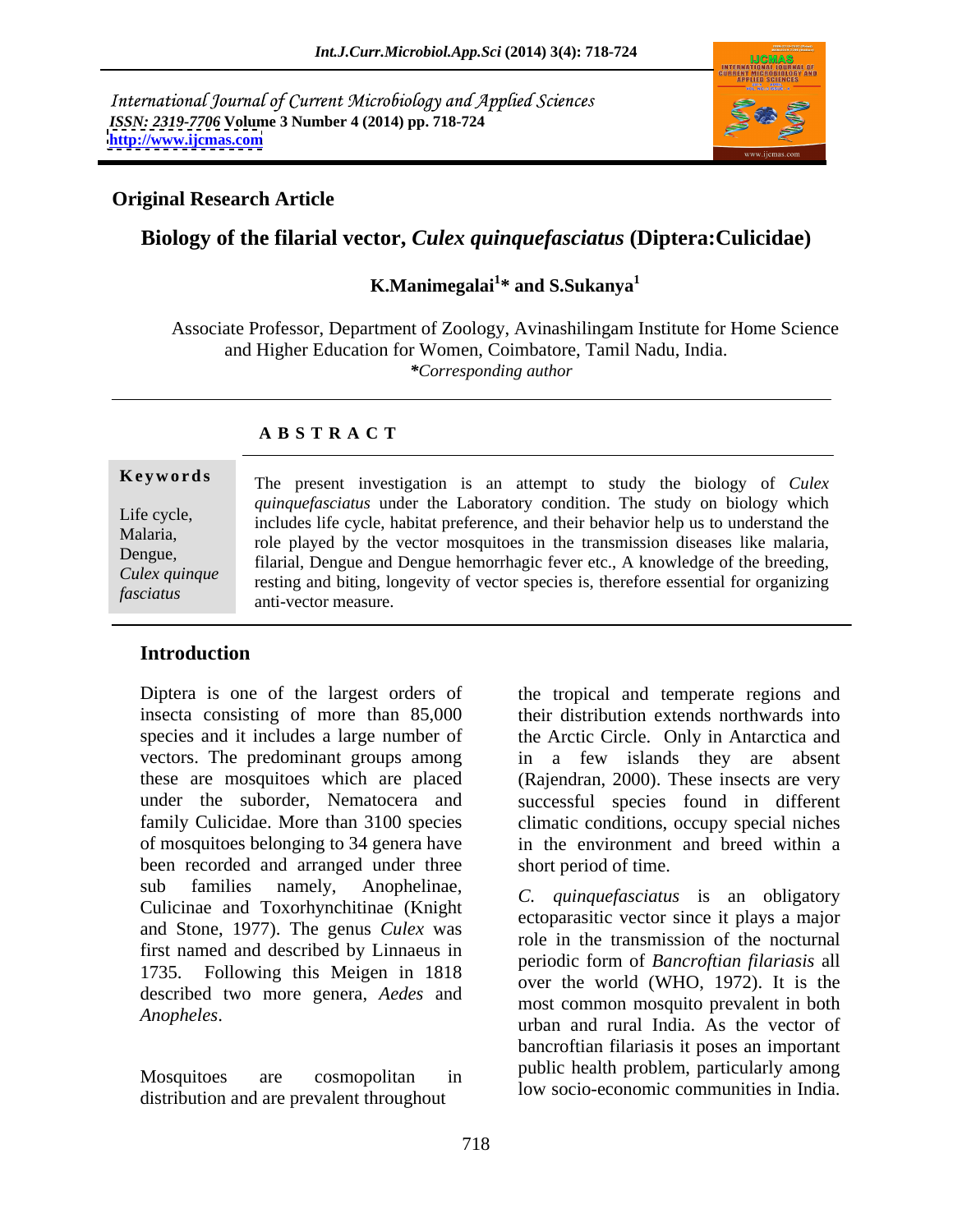Though the disease is not fatal, it causes proteins for the development of eggs. severe morbidity in affected communities. Saliva of the mosquito plays a very An integrated approach involving important role because of the anti platelet chemical treatments and suitable vector activity and also as it serves as a vehicle control measures can only check the for the transmission of pathogens to the growing population of filarial vectors.

The life cycle from egg to adult stage may be completed in 10 to 14 days, but it is prolonged by cold weather. The short life cycle, one time insemination and high prodigality of production are probably the key factors for the successful proliferation<br>
and optical processful proliferation<br>  $\frac{1}{2}$  collected from study area and observed<br>  $\frac{1}{2}$  collected from study area and observed<br>  $\frac{1}{2}$  collected from study area an and spread of mosquitoes. Menon and Rajagopalan (1981) observed the survival rates of the immatures of *C. fatigans* in drains in the urban areas and in wells in duration,<br>the villages of Delhi which are found to be emergence. the villages of Delhi which are found to be the major breeding habitats. Livingstone and Krishnamoorthy (1978 and 1982) reported that mosquitoes belonging to *Aedes spp.* and *Culex spp.* are the tree hole **EV** in the intervalse in **Apple 1** and *Aedes spp.* and *Culex spp.* are the tree hole **EV** intervalse culturing mosquito larvae. Hay was taken, breeding mosquitoes in Maruthamalai scrub jungle. The material cut into small pieces and boiled in 5 litres

Meillion *et al.* (1967b) noticed the different areas where mosquitoes were continuous emergence of equal number of abundant. After one or two days eggs continuous emergence of equal number of males and females of *C. quinquefasciatus* from the breeding sites. In regions where the seasons are more distinct, females of *C. quinquefasciatus* emerge in large and reared in enamel trays containing number than males (Hayes, 1975). Adult mosquitoes emerge with low energy reserves which they gradually build up by sugar feeding from plant sap and the<br>carbohydrates thus obtained serve to **Results and Discussion** carbohydrates thus obtained serve to sustain their daily activities (O'Meara, 1987 and Yuval, 1992). **Biology of** *Culex quinquefasciatus*

Males of *C. quinquefasciatus* live only for which have persisted for millions of years. 1– 2 weeks but females may live up to 2 Through the process of evolution, nature months. Both male and female mosquitoes has superbly perfected them that they may feed on plant sap to obtain energy for

host (Ribeiro *et al*., 1984).

## **Materials and Methods**

### **Biology of** *Culex quinquefasciatus*

Egg rafts of *C. quinquefasciatus* were collected from study area and observed under stereobinocular microscope. Biology of *C. quinquefasciatus* was studied to elicit information on egg, larval duration, pupal duration and adult emergence.

### **Laboratory culture of larvae**

Hay infusion method was adopted for culturing mosquito larvae. Hay was taken, cut into small pieces and boiled in <sup>5</sup> litres of water for 20 minutes. After cooling, this water was poured into buckets and kept in different areas where mosquitoes were abundant. After one or two days eggs were laid by female mosquitoes in clusters forming an egg raft. The egg rafts were collected and maintained in the laboratory culture medium provided with powdered dog biscuits and yeast in the ratio of 3:1 as the nutrient source.

### **Results and Discussion**

flight. Females take blood meal to provide diverse of environmental conditions. Mosquitoes are ancient group of insects survive under the most adverse and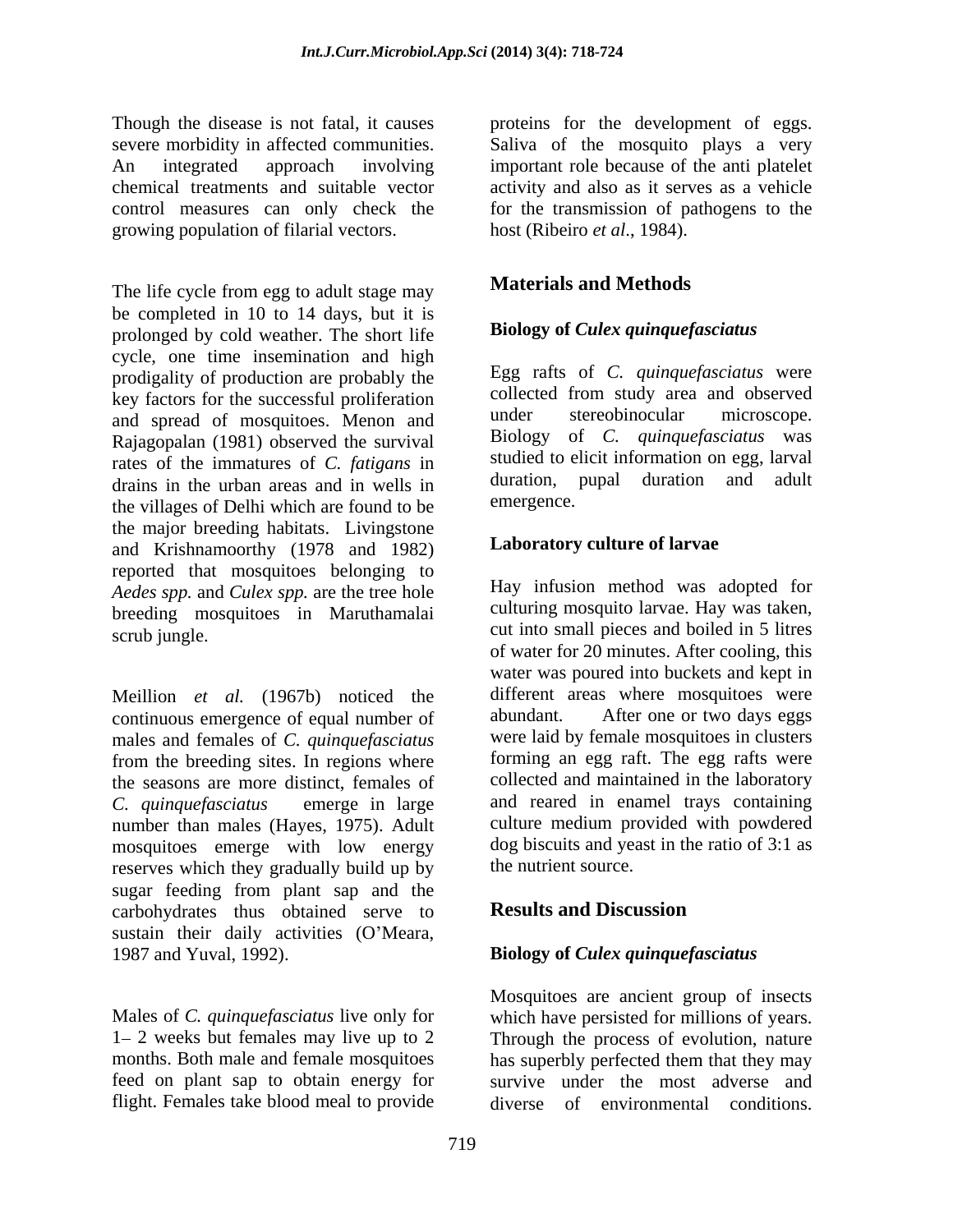Nature has succeeded in combining in surface of hay culture medium with rich them certain advantageous characteristics, organic content. Eggs were elongate oval the combination of which is not found in and white when laid. However, after one other groups of insects. If diversity of hour they turned dark. The eggs were laid species, habits, number of individuals and in clusters forming an egg raft which persistence in geogical time are the measures, mosquitoes are undoubtedly one or dirt on the water surface. The number of of the "successful groups among the eggs per raft ranged from  $103 - 260$  with a insects" of biological evolution. A study of mosquito population in Coimbatore indicated *C. quinquefasciatus* as one of the predominant species in this locality and it

An understanding of biology of was 77.77 and the maximum was 100. The mosquitoes is an essential prerequisite for developing strategies, if not to control and eradicate the population totally at least to effectively. Therefore, the present  $\pm 0.12$  mm, breadth was  $0.72 \pm 0.08$  mm investigation is an attempt to study the biology of *C.quinquefasciatus* under the laboratory conditions (Plate)

*Culex* mosquitoes lay their eggs on the surface of fresh or stagnant water. The mm a<br>water may be in tin cans barrels horse days water may be in tin cans, barrels, horse troughs, ornamental ponds, swimming<br>pools puddles creeks ditches or marshy<br>**Pupae** pools, puddles, creeks, ditches, or marshy areas. Mosquitoes prefer water sheltered from the wind by grass and weeds. *Culex* mosquitoes usually lay their eggs at night. A mosquito may lay a raft of eggs every third night during its life span. Eggs are raft of about 200- 300 eggs. A raft of eggs looks like a speck of soot floating on the water and is about 1/4 inch long and 1/8 inch wide. Tiny mosquito larvae emerge

Under the laboratory conditions the female *C. quinquefasciatus* laid eggs on the appeared like a tiny piece of black velvet mean of  $190.9 \pm 44.08$  (n = 20;  $X \pm SD$ ).

### **Incubation period**

is the vector of bancroftian filariasis. Incubation period ranged from 3 to 5 days, manage the mosquito population The length of second instar larva was 3.09 **Egg** Egg Equation was  $2.2 \pm 0.51$  days. the mean being  $3.8 \pm 0.6$  days. The minimum percentage of hatching recorded was 77.77 and the maximum was 100. The first instar larva was  $1.74 \pm 0.23$  mm long and  $0.3 \pm 0.06$  mm broad. The stadial period extended upto  $2.30 \pm 0.30$  days. 0.12 mm, breadth was  $0.72 \pm 0.08$  mm and the larval duration was  $2.1 \pm 0.30$ days. The third instar larva was  $5.04 \pm$ 0.85 mm long,  $1.04 \pm 0.10$  mm broad and the larval duration was  $2.2 \pm 0.51$  days. The length of the fourth instar larva was  $5.17 \pm 0.29$  mm, width was  $1.27 \pm 0.07$ mm and the larval duration was  $2.1 \pm 0.43$ days

### **Pupae**

laid one at a time, stuck together to form a  $3.84 \pm 0.17$  mm long and  $1.29 \pm 0.14$  mm from the eggs within 24 hours respire through two trumpets like tubes The pupae are commonly referred to as "tumblers" as they tumble through water and are very active unlike pupae of other insects. The pupae were comma shaped,  $3.84 \pm 0.17$  mm long and  $1.29 \pm 0.14$  mm broad. Pupae moved in a somersault fashion through the water. This is a non feeding stage during which the adult body including the organs are developed. They located on the thorax.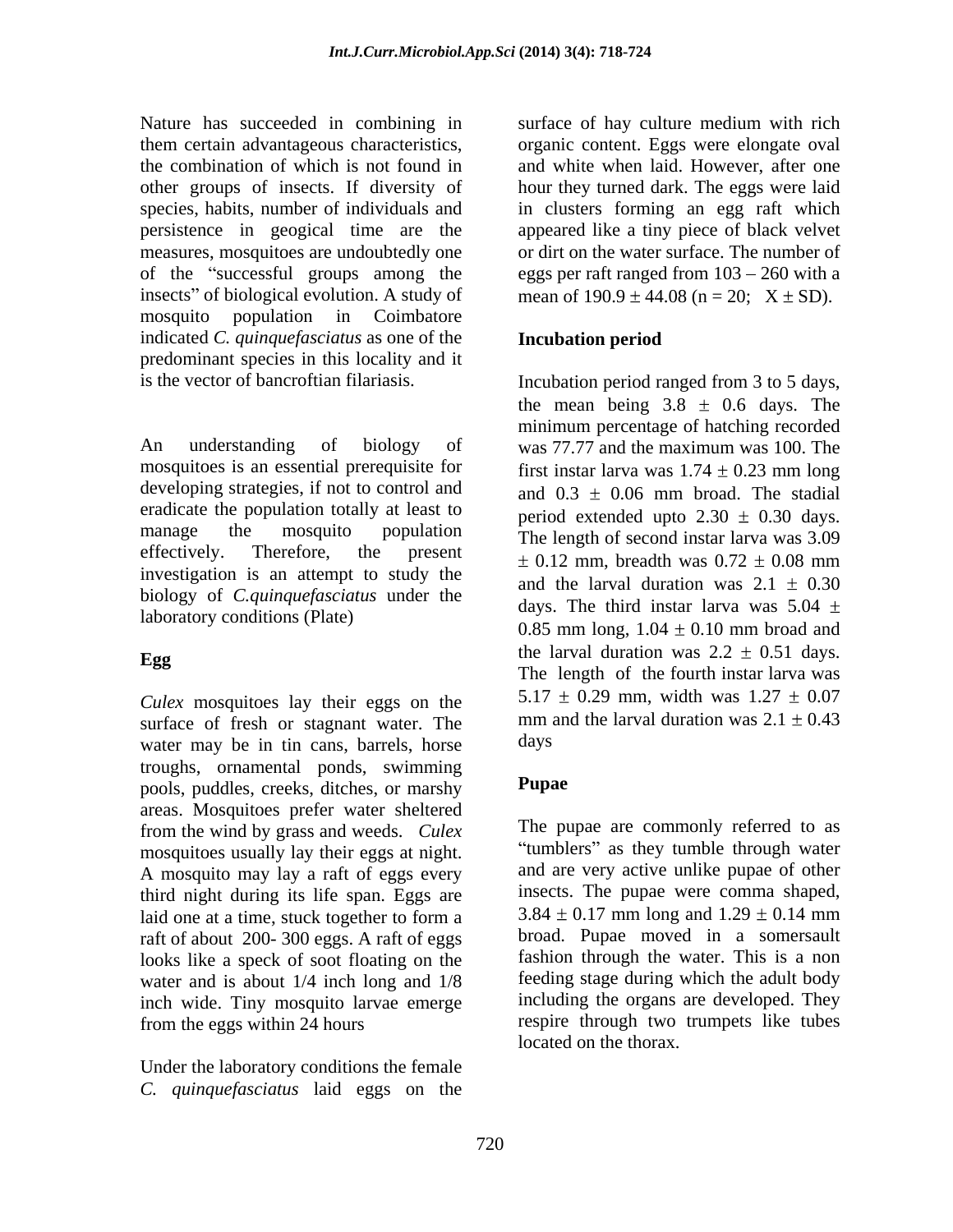Adult mosquitoes are terrestrial and elephant footprints, pitcher plants, empty capable of flight. With piercing  $-$  sucking mouth parts, the females feed mostly on spots in the vard. The whole process from animal blood and plant sap. The males are egg to blood-thirsty adult is accomplished purely phytosuccivorous forms feeding on plant sap. Antennae of males have dense bristles, used to find the female by detecting the odour of the female.

# **Habits of mosquitoes**

Mosquito adults feed on flower nectar, only when flowing water dries up and juices, and decaying matter for flight energy. The larvae are filter feeders of stream bed. Mosquito larvae associated organic particulates. The larval and pupal with permanent bodies of water generally stages can be found in a variety of aquatic live where the water is shallow (1 ft or habitats including: discarded containers, less). Weeds, debris, emergent grasses or tires, temporary woodland pools, rain some sort of aquatic vegetation shelters cans, tree and crab holes, salt marshes, and the mosquito larvae from fish and other irrigation ditches. All mosquitoes feed on nectar and other plant juices, but female actually breed in permanent bodies of mosquitoes usually require additional protein from a blood meal for the the mosquito species associated with development of their ovaries and eggs. marshes or swamps actually breed in One blood meal is often required before a temporary pools along the margins of

Feeding during larval stage is foul water body. Mosquito breeding accomplished through injection of ground includes catch basins, ditches, rain particles filtered from the water column or barrels, ground pools, clogged rain gutters, surface, removal and injection of surface neglected birdfeeders with standing water, biofilms, shredding of leaves and and areas that contain organic waste predation of other larvae and insects of their own size or smaller.

There are mosquitoes that rest during the day and emerge in the dim light of dawn during bright daylight; still others, like the mosquito, otherwise known as the vector of La Crosse encephalitis, are most mosquito breeding cycle, can take up toactive in late afternoon. Mosquitoes lay

Adult eggs in tree holes, discarded tires, decorative fountains, flowerpot trays, cans, forest ponds, salt marshes and low spots in the yard.. The whole process from in about ten days, and four to five days after her last blood meal, the female is ready to feed and lay again.

### **Breeding habits**

**feeding habits Mosquitoes cannot breed successfully in** female mosquito lays each batch of egg. these habitats. *Culex pipiens* lay its eggs in **flowing water** and streams and can breed leave shallow, stagnant puddles in the predators. Relatively few mosquito species water such as marshes or swamps. Most of rafts of about 150-350 eggs in polluted or materials.

**Resting habits Resting habits Resting habits Resting habits Resting habits Resting habits Resting habits Resting habits Resting habits Resting habits Resting habits Resting habits Resting habits** and evening. Some feed at night, other The entire process of egg to adult When larvae hatch they remain in the mosquito breeding till they attain adulthood. Some female *Culex pipiens* travel a distance in search of a blood meal required for the development of it eggs. mosquito, otherwise known as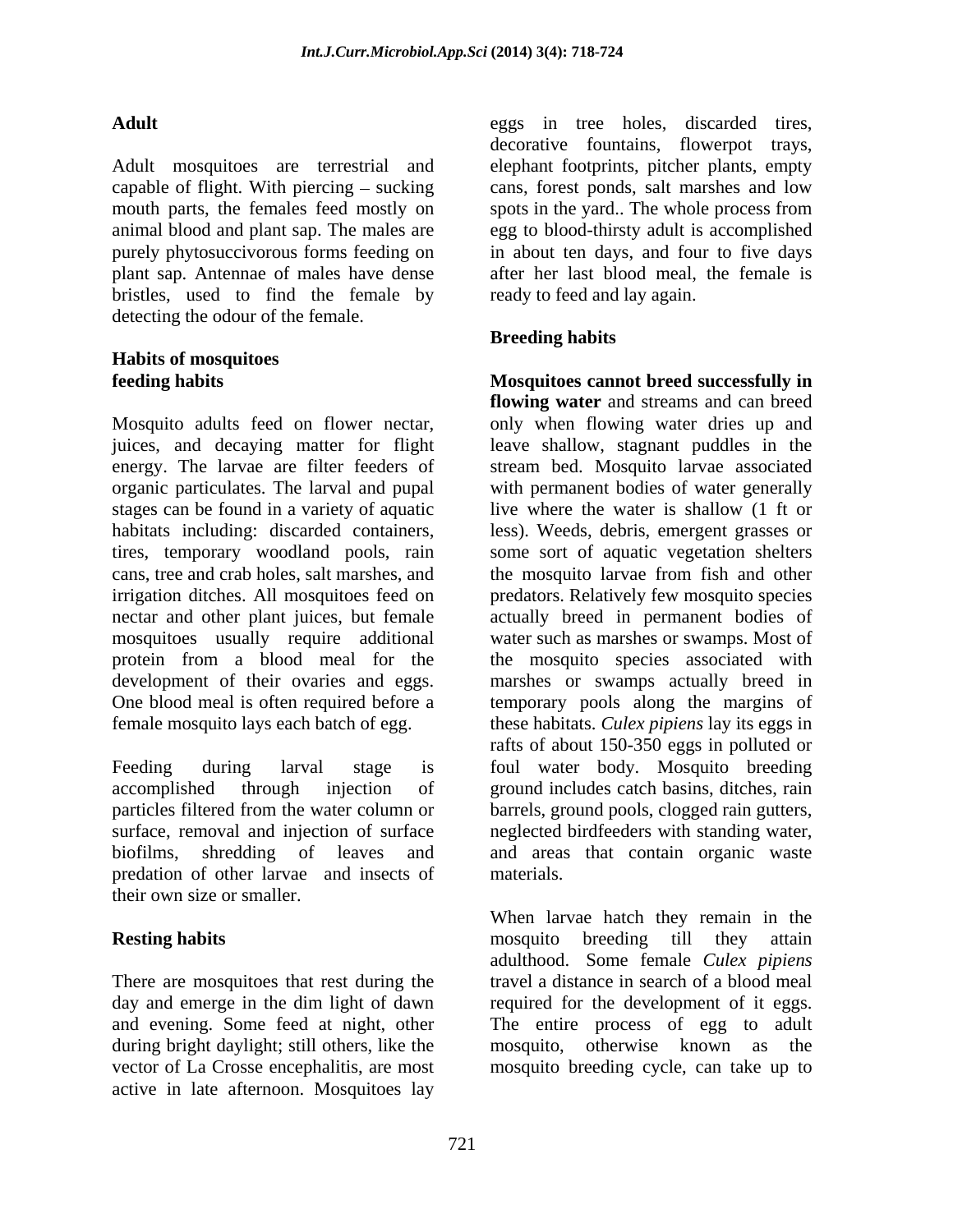Mosquitoes are cold-blooded and prefer shut down for the winter. The adult was carried out. females of some species find holes where

exposure to vectors, and the ability to control disease transmission.

females lay eggs about every three days during this period. Females of hibernating species may live up to six months. normal supply of nutrients in the medium.

*quinquefasciatus,* the incubation period

two weeks, depending on the weather extended upto 3.8 days and 190.9 eggs / condition. raft were observed. Subra (1973) reported **Hibernation** eggs / raft in *C. quinquefasciatus* in temperatures above 80 degrees. At prevailing in the month of January in temperatures less than 50 degrees, they Coimbatore during which period the study an incubation period of  $24 - 36$  h and 155 Kenya. The differences in the incubation period may be due to low temperature was carried out.

they wait for warmer weather, while others Chadee (1994) while studying the life lay their eggs in freezing water and die. table of *C. quinquefasciatus* observed the The eggs hatch only when the temperature fate of 1,092 eggs and found that the rises. length of the life cycle was 9.5 days with a **Dispersal** in the present investigation was 8.7 days Mosquito dispersal is a key behavioral days in the months of January.According factor that affects the persistence and to Meillon *et al.* (1967a) the duration of resurgence of several vector-borne larval stages was 118 h for males and 135 diseases. Spatial heterogeneity of h for females. In the present observation, mosquito resources, such as hosts and the larval duration was found to be 209 h. breeding sites, affects mosquito dispersal This prolonged developmental period behavior and consequently affects might be attributed to cool climatic mosquito population structures, human conditions in January during which period larval duration of 7.5 days. Larval duration and total developmental period was 12.8 the study was carried out.

**Life span** on two sets of *C. quinquefasciatus,* one Average lifespan of the mosquito is less with a shortage of food. The results than two months with males having the showed that food supply affected the shortest life span which usually is 10 days survival and development of the larvae or less, and females about six to eight and influenced the parameters of adult weeks, under ideal conditions. The population. The variation in the larval Yan *et al.* (1991) conducted experiments with the rich supply of food and the other duration in the present study may be attributed to the climatic conditions and

Several workers have attempted to study The biology of mosquitoes, thus reveals the biology of mosquitoes (Iyengar, 1952; that mosquitoes are the most successful Krishnamurthi and Pal, 1958; Clements, species have been mosquitoes have 1963; Meillen *et al.*, 1967b; Subra, 1971 a diversified behaviour broad range of habit & b; Subra, <sup>1973</sup> and Yasuno *et al*., 1975).In the present study on biology of *C.*  preferences, and their ecological tolerance have made them a group which is selected through natural selection.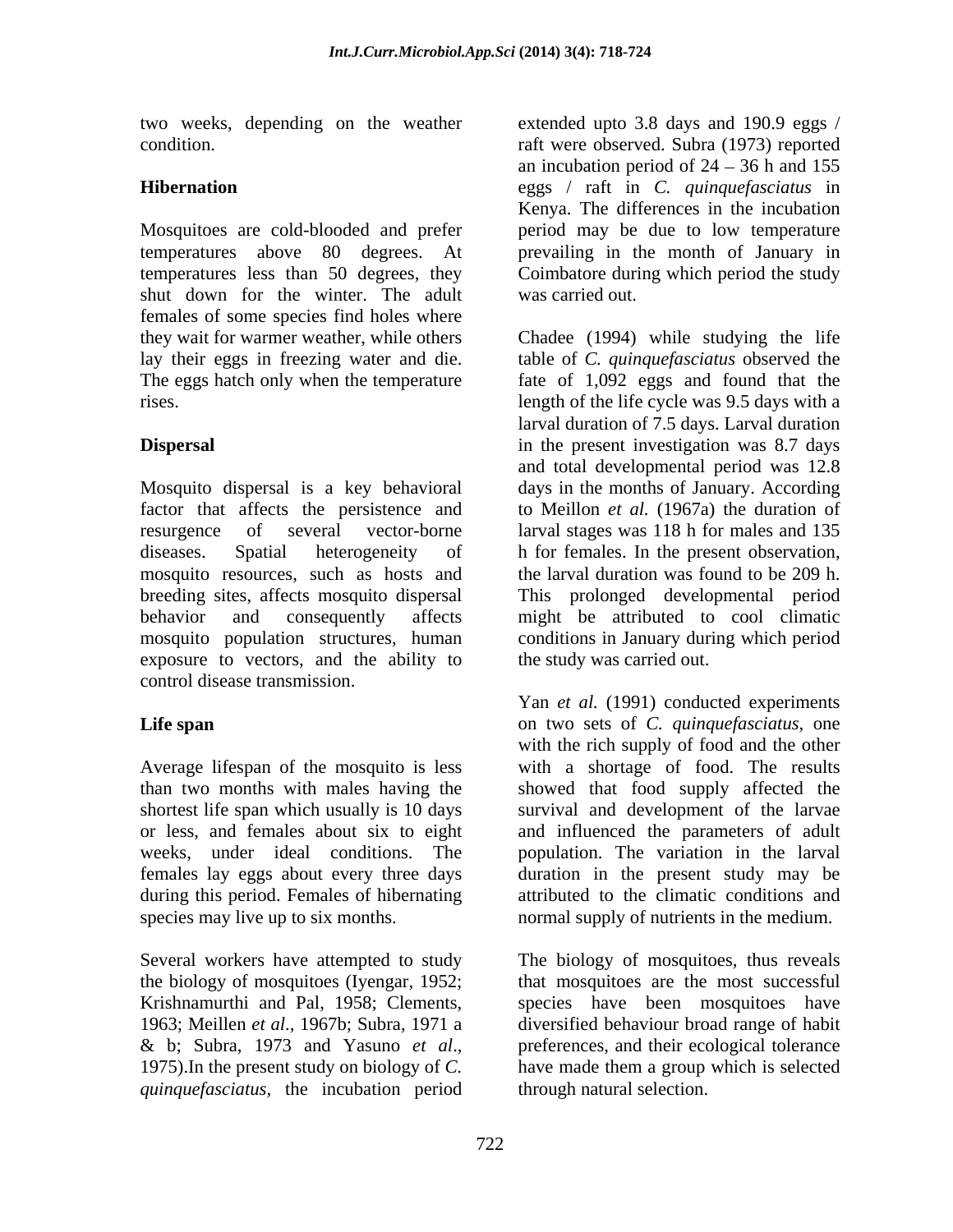|    | <b>S.No Parameters</b>           | $\log X$ $\pm$ SD Parameters |                       | Percentage       |
|----|----------------------------------|------------------------------|-----------------------|------------------|
| ı. | Incubation period $3.8 \pm 0.62$ |                              | Hatchability          | $94.87 \pm 5.11$ |
|    | Larval duration                  |                              | Larval survival       | 100              |
|    | I instar                         | $2.3 \pm 0.30$               |                       |                  |
|    | ii. II instar                    | $2.1 \pm 0.30$               |                       |                  |
|    | iii. III instar                  | $2.2 \pm 0.51$               |                       |                  |
|    | iv. IV instar                    | $2.1 \pm 0.43$               | Pupal survival        | $\vert$ 100      |
|    | Pupal duration                   | $2.05 \pm 0.22$              | Adult emergence   100 |                  |

**Table.1** Biology of *Culex quinquefasciatus*

 **Table.2** Morphometric analysis of larvae and pupae

| <b>S. No</b> | Develop                  | Head                                                                                                          |                                          | <b>Thorax</b> |       | Abdomen        |                | <b>Total</b>                                                                                                                                                                                                                                                                                                                      |                                  |
|--------------|--------------------------|---------------------------------------------------------------------------------------------------------------|------------------------------------------|---------------|-------|----------------|----------------|-----------------------------------------------------------------------------------------------------------------------------------------------------------------------------------------------------------------------------------------------------------------------------------------------------------------------------------|----------------------------------|
|              | mental<br><b>Stages</b>  | Length                                                                                                        | Width                                    | Length        | Width | Length         | Width          | Length '                                                                                                                                                                                                                                                                                                                          | Width                            |
|              | Larval<br><b>Instars</b> |                                                                                                               |                                          |               |       |                |                | $0.36\pm0.0$ $0.33\pm0.0$ $0.32\pm0.0$ $0.31\pm0.0$ $1.05\pm0.3$ $0.23\pm0.0$ $1.74\pm0.2$ $0.3\pm0.0$                                                                                                                                                                                                                            |                                  |
|              | I instar                 |                                                                                                               |                                          |               |       |                |                |                                                                                                                                                                                                                                                                                                                                   |                                  |
|              | II instar                | $\vert 0.54\pm0.0 \vert 0.64\pm0.1 \vert 0.56\pm0.0 \vert 0.72\pm0.0 \vert 1.99\pm0.0 \vert 0.52\pm0.0 \vert$ |                                          |               |       |                |                | $3.09 \pm 0.1$                                                                                                                                                                                                                                                                                                                    | $0.72 \pm 0.$<br>08 <sup>1</sup> |
|              | III instar               | $0.90 \pm 0.1$                                                                                                | $1.01\pm0.0$ 0.98 $\pm0.1$ 1.04 $\pm0.1$ |               |       | $3.16 \pm 0.7$ | $0.74 \pm 0.1$ | $5.04 \pm 0.8$                                                                                                                                                                                                                                                                                                                    | $1.04 \pm 0.$                    |
|              | IV instar                |                                                                                                               |                                          |               |       |                |                | $\vert 0.79 \pm 0.0 \vert 0.96 \pm 0.0 \vert 1.00 \pm 0.0 \vert 1.27 \pm 0.0 \vert 3.38 \pm 0.3 \vert 0.95 \pm 0.0 \vert 5.17 \pm 0.2 \vert 0.01 \pm 0.01 \vert 0.01 \pm 0.01 \vert 0.01 \pm 0.01 \vert 0.01 \pm 0.01 \vert 0.01 \pm 0.01 \vert 0.01 \pm 0.01 \vert 0.01 \pm 0.01 \vert 0.01 \pm 0.01 \vert 0.01 \pm 0.01 \vert $ | $1.27 \pm 0.$                    |
|              |                          |                                                                                                               | Cephalothorax                            |               |       |                |                |                                                                                                                                                                                                                                                                                                                                   |                                  |
| $\cup$ .     | Pupa                     |                                                                                                               | $1.27\pm0.0$   1.29 $\pm0.1$             |               |       | $2.56 \pm 0.1$ |                | $\vert 0.66 \pm 0.0 \vert 3.84 \pm 0.1 \vert 1.29 \pm 0.$                                                                                                                                                                                                                                                                         |                                  |
|              |                          |                                                                                                               |                                          |               |       |                |                |                                                                                                                                                                                                                                                                                                                                   |                                  |

### **Acknowledgement**

The authors are thankful to the University<br>
Grants Commission for extending Chadee DD. 1994. Grants Commission for extending Chadee DD. 1994. The life table financial support in the study. characteristics of a laboratory population

#### **References**

Chadee DD. 1994. The life table